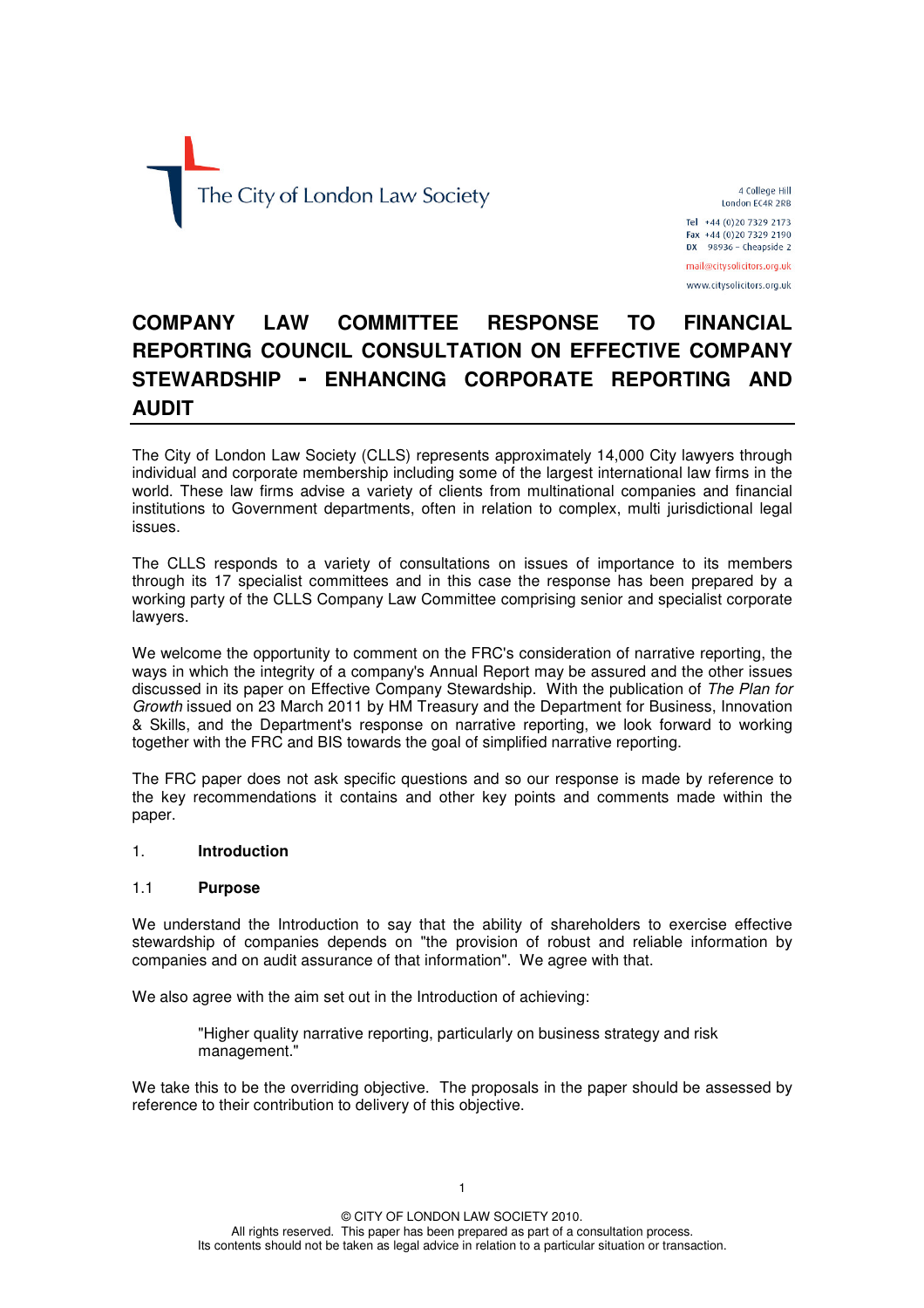However, we question the assumption that appears in two of the other aims set out in the paper that greater transparency regarding processes is helpful in delivering this overriding objective. Specifically, we note the following aims:

- "greater transparency of the way that Audit Committees discharge their responsibilities …"
- "more information about the audit process …"

As a general proposition, we think requirements for disclosure about process tend to lead to formulaic, boilerplate disclosures that add little or nothing to the substantive disclosure. At the same time, disclosures of this kind tend to dilute the responsibility of the party concerned (the directors or the auditors) for the substantive disclosures they are required to make. This approach shifts responsibility for judgments on adequacy of the process described to the user of the report. We question whether investors and other users would think that desirable.

# 1.2 **Evidence**

While we welcome a number of the proposals in the paper, we are concerned at the lack of evidence showing that investors and other users of Annual Reports share the concerns expressed in the paper and will find its proposals of real practical use. We think it is essential that there should be a good empirical basis to support the introduction of additional obligations on companies and their directors and auditors.

The introduction to the paper suggests that it is timely to ask whether the recent financial crisis exposed shortcomings which are relevant to all large companies, not just those in financial services. There is no further discussion of this question and no evidence is adduced on the point. We agree that this is a relevant question but we also see a danger in assuming that the problems faced by banks and other financial institutions in 2008-9 and the lessons learned from that experience necessarily "read across" to other kinds of companies. We suggest therefore that this question requires a more thorough analysis and consultation before new requirements of general application are adopted.

# 1.3 **Cost**

We would also wish to see more information on the added cost for companies implied by these proposals, beyond the simple statement in chapter 6 of the paper that the FRC believes the benefits will outweigh the costs.

# 2. **Are these proposals over-prescriptive?**

The paper says that its proposals build on existing foundations. The FRC does not view those proposals as over-prescriptive, but it welcomes views on the point. We respond below in relation to particular proposals, but as a general point we believe that the FRC's aims of better and more informative narrative reporting and assurance of the integrity of Annual Reports can be best achieved through:

- peer pressure;
- better engagement by investors and other stakeholders; and
- clearer guidance,

and not by mandatory regulation. Good narrative reporting and trust in a company's Annual Report cannot be legislated for; rather, they can be fostered and encouraged by other "softer" measures.

As a general observation, we believe narrative reporting has developed and improved greatly over recent years and only in part because of legislative intervention. That development should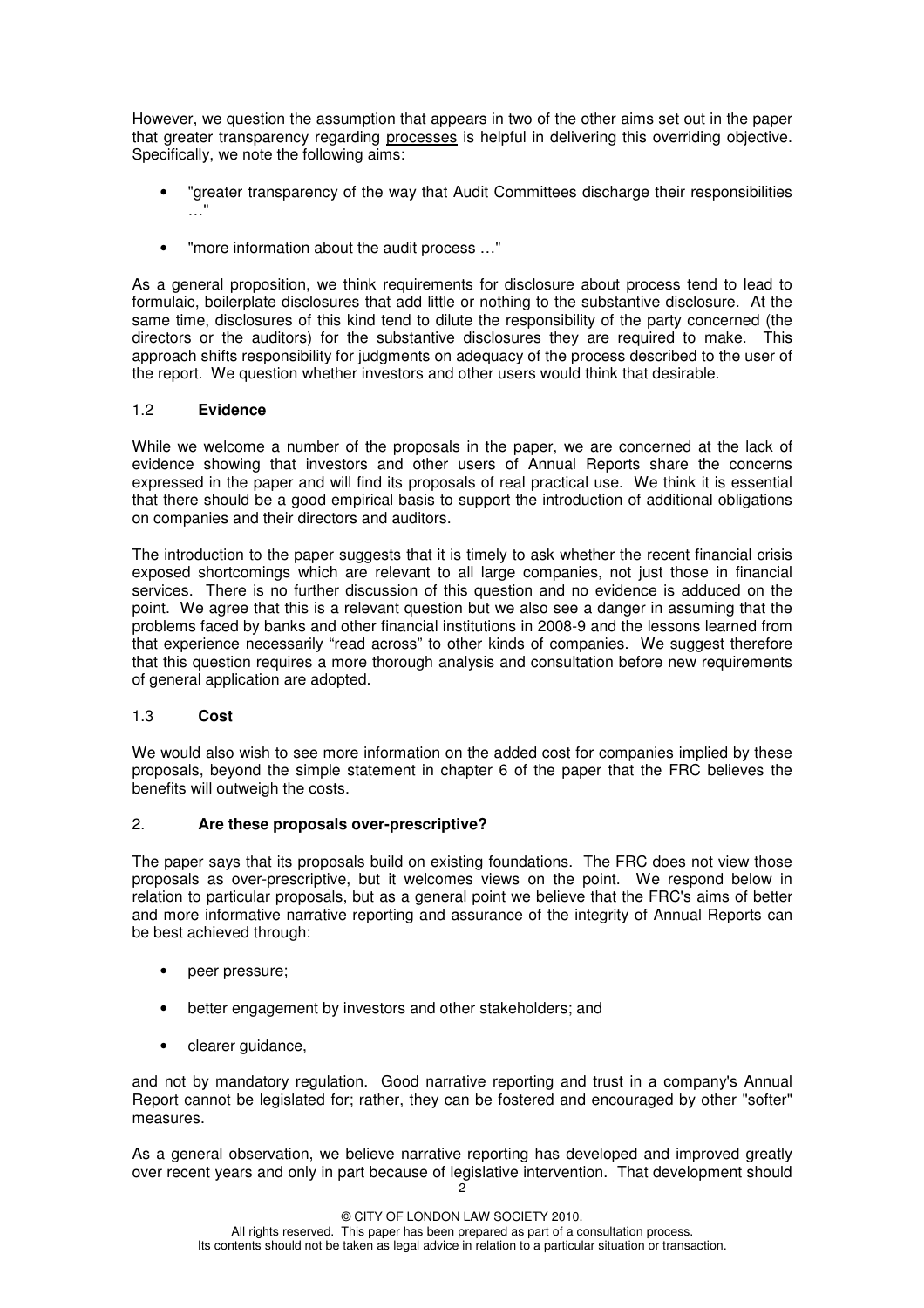be allowed to continue as guided by the requirements of investors and other stakeholders, and with more regulation only where it is justified by clear evidence of the benefits which will result.

In this context, we welcome the Government's commitment in *The Plan for Growth* that it

"will materially simplify narrative reporting for quoted companies to make it clearer and more focussed",

with the additional suggestion of improving non-regulatory guidance (paragraphs 2.147-2.148).

#### 3. **Narrative reporting**

#### 3.1 **The Annual Report should communicate high quality and relevant narrative and financial information to the market.**

That statement is, of course, accepted. The paper recognises that some narrative reports are "exemplary" (page 8) and it would clearly be desirable if all reports achieved the same standard. But such excellence cannot be legislated for and will only be achieved on a voluntary basis as a result of the "soft" factors such as peer pressure, investor and other stakeholder engagement with companies and good practical guidance.

The paper notes the increasing length of Annual Reports and Accounts<sup>1</sup> and suggests that companies need to shorten them (page 9). Increased length is inevitable as more requirements are imposed by regulation and legislation. In that context, we note the paper's proposals for fuller reports by Audit Committees and expanded audit reports and the new Corporate Governance Code requirement to describe business models. There is, therefore, a tension between the demands of some for more disclosure and the competing pressure for reporting to be more accessible and comprehensible. We do not believe there is a "one size fits all" solution to this dichotomy. The answer must, we think, lie in better feedback to those who write annual reports from those who use them, indicating what is useful and what is not, coupled with practical guidance that helps those faced with the challenge of writing to achieve the desired standards.

The paper urges a decrease in the use of "legalistic boilerplate". We also note that the chief executive of the FRC has said that "companies need to stop producing boilerplate text prepared by their lawyers to minimise their liabilities"<sup>2</sup>. We agree there can be a tendency for companies to produce standardised, formulaic responses when faced with formulaic requirements. We also agree that is undesirable. It is probably most often seen in the drafting of risk factors. The paper refers to the activity of the FRRP in this area, and we note its press release on 1 February 2011 in relation to risk reporting.

This is an area that would benefit from a detailed review involving regulators, companies, their advisers and shareholders which might cover:

- best practice in risk reporting:
- the interaction of periodic reporting of risks with prospectus risk factors;
- the reasonable boundaries of disclosures on risk mitigation;
- the reasons companies adopt defensive and boilerplate risk reporting (a proper understanding of which is necessary before effective measures can be adopted to discourage its use).

<sup>&</sup>lt;sup>1</sup> To take one example, the Barclays PLC 2009 Report was 166 pages. The recently published 2010 Report has grown to 288 pages, of which there are 77 pages on risk management, six for the Directors' Report, 17 for the Corporate Governance Report and 18 pages for the Remuneration Report.<br>Governance Report and 18 pages for the Remuneration Report.

Speech by Stephen Haddrill, 10 February 2011.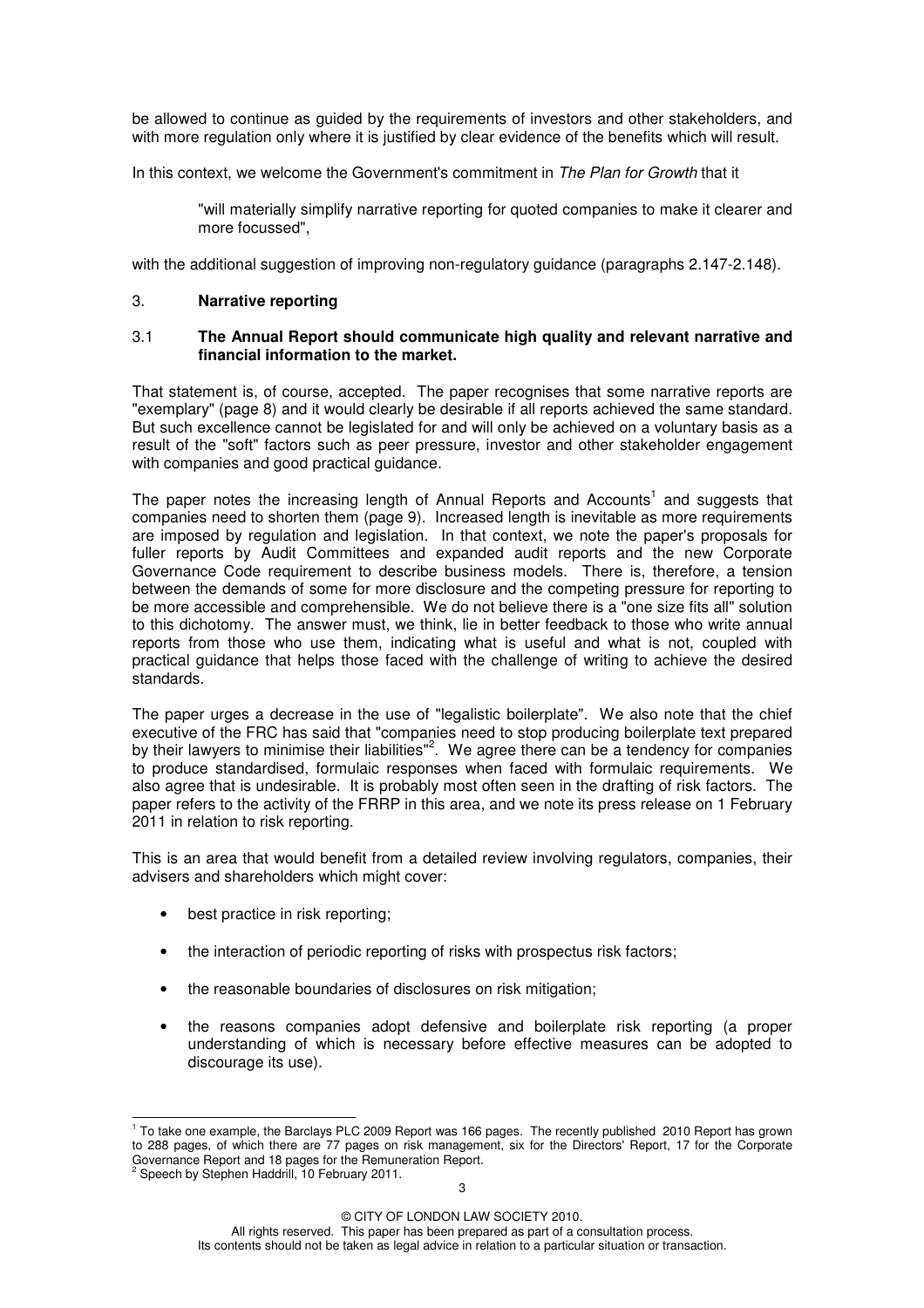Such a review would also usefully examine the extent to which it is appropriate to draw parallels between risk management and risk disclosure for financial institutions (learning the lessons of the financial crisis) and risk management and risk disclosure by non-financial companies. We are not convinced that those parallels are self-evident and believe this needs a proper examination.

The paper does not explain what statutory and regulatory requirements dictate how and where companies provide information, though it says those requirements need to be amended. We do not see the statutory and regulatory requirements as prescriptive as to form or order of information. We agree that companies should be left to make their own decisions on this. We assume, therefore, that the sequence of disclosures set out in footnote 4 is not intended to be prescriptive.

#### 3.2 **Directors should take full responsibility for ensuring that an Annual Report, viewed as a whole, provides a fair and balanced report on their stewardship of the business.**

The directors' report for a financial year, which includes the business review, must be approved by a company's board and, if it does not comply with the requirements of the Companies Act 2006, every director who knew that it did not comply, or was reckless as to whether it complied, and who failed to take reasonable steps to secure compliance, is guilty of an offence which may be punished by a fine (s. 419, Companies Act 2006).

Directors also have a responsibility:

- to ensure that the business review contains a "fair review of the company's business" (s.417(3)(a), Companies Act 2006); and
- not to approve financial statements unless they are satisfied they give a true and fair view (s.393(1), Companies Act 2006).

In addition, for listed companies:

- the Disclosure and Transparency Rules require a responsibility statement from directors in respect of its financial statements (that they give a true and fair view) and the management report (that it includes a fair review) (DTR4.1.12);
- a company must take reasonable care to ensure that any information it notifies to a Regulated Information Service (which may include the financial statements and Annual Report) is not misleading, false or deceptive and does not omit anything likely to affect the import of the information (Listing Rule 1.3.3R);
- the same obligation is imposed by DTR 1.3.4R in respect of information published under the Disclosure and Transparency Rules;
- a company may be liable to an investor where a director knew a statement in published information (which may include the financial statements and Annual Report) to be untrue or misleading or was reckless as to that fact, or where the omission of information is a dishonest concealment of a material fact (s.90A and Schedule 10A, Financial Services and Markets Act 2000)
- Main Principle C1 of the UK Corporate Governance Code requires a board to present a balanced and understandable assessment of the company's position and prospects in its financial and business reporting.

The significance of the paper's proposal therefore seems to be that:

it requires the Annual Report to be viewed as a whole;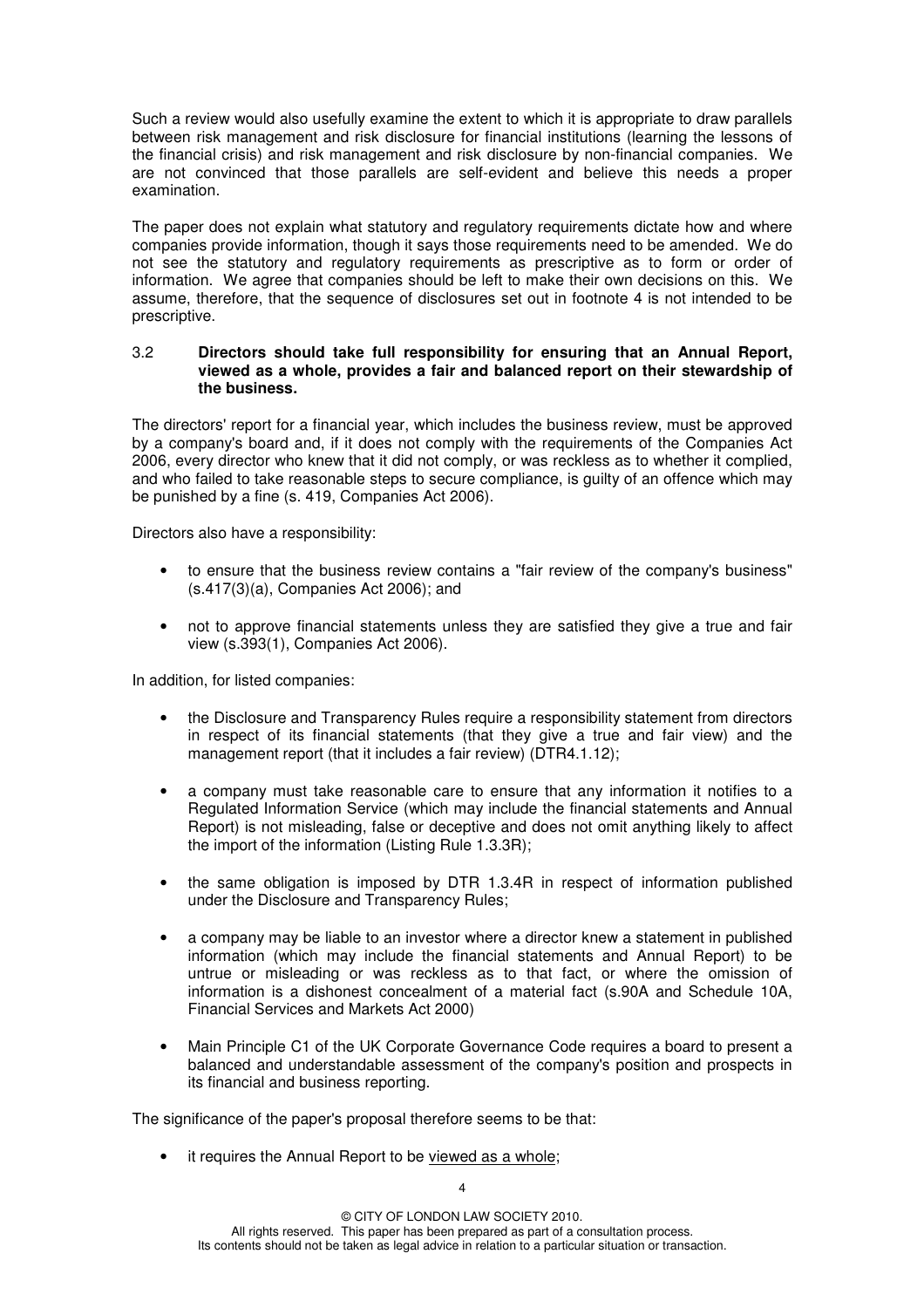• the report must provide a "fair and balanced" report on [the directors'] stewardship of the business.

We are not sure whether this proposal is intended to make a material change to the nature of the obligations described above. If not, then we suggest it is unhelpful to have a new formulation. If it is, the FRC should explain what the additional obligation entails and why that additional obligation is necessary.

The paper accepts that this proposal should not be advanced by regulation and chapter six of the paper does not include legislative proposals on this point. Instead, it is proposed that a framework for the Annual Report should be established through a Narrative Reporting Standard issued by the ASB. That Standard would set out principles for the preparation of the Annual Report and establish the responsibility of directors for ensuring that it is balanced and fair.

The BIS consultation in its paper, *The Future of Narrative Reporting* (August 2010), asked whether a statutory reporting standard would help to improve the quality of reporting. Our response to this was that a statutorily imposed standard would be too prescriptive and would risk stifling innovation in, and the continuing development of, good narrative reporting. There is a subjective element to good narrative reporting which cannot be prescribed by regulation. The more the contents of the Annual Report are dictated by regulation, the greater the risk that they come to resemble full prospectus-style descriptions of a company's business and comprise boilerplate disclosures. We do not believe that would be to the advantage of investors or other stakeholders.

We assume that a Narrative Reporting Standard would operate within the existing framework for narrative reporting (the business review required by s.417, Companies Act 2006 and the management report required for listed companies under DTR4). This is important as it will ensure that liability for the Annual Report should be as set out in section 419, Companies Act 2006 described above (and see also our comments in section 7 below on the safe harbour regime in s.463 of the Act).

# 3.3 **Directors should describe in more detail the steps that they take to ensure**

- **the reliability of the information on which the management of a company, and therefore directors' stewardship of the company, is based; and**
- **transparency about the activities of the business and any associated risks.**

This is an example of the emphasis placed in the paper on disclosure of systems and processes and we question whether this kind of disclosure is of real use or interest to the reader. Such a requirement lends itself to boilerplate disclosures and will tend to be repetitive from year to year. We query whether this is really something that is being asked for by investors or other users of company reports or that they will find useful. Rather, a reader of an Annual Report needs to know that such systems are in place and that the directors believe them to be adequate. The FSA's Listing Principles already require listed companies to take reasonable steps to establish and maintain adequate procedures, systems and controls to enable the company to comply with its obligations, which include obligations to provide financial information and announce pricesensitive information. A requirement for a detailed description of those systems seems unnecessary and impractical.

In any event, we doubt whether the provision of more information of this type really achieves its desired objective. The more disclosure there is about internal management systems, the more the responsibility for assessing the adequacy of those systems passes to investors and other users of the report. Should those systems prove inadequate, the directors may seek to hide behind the full disclosure they made as to what they had put in place. That does not seem to us to serve the interests of users.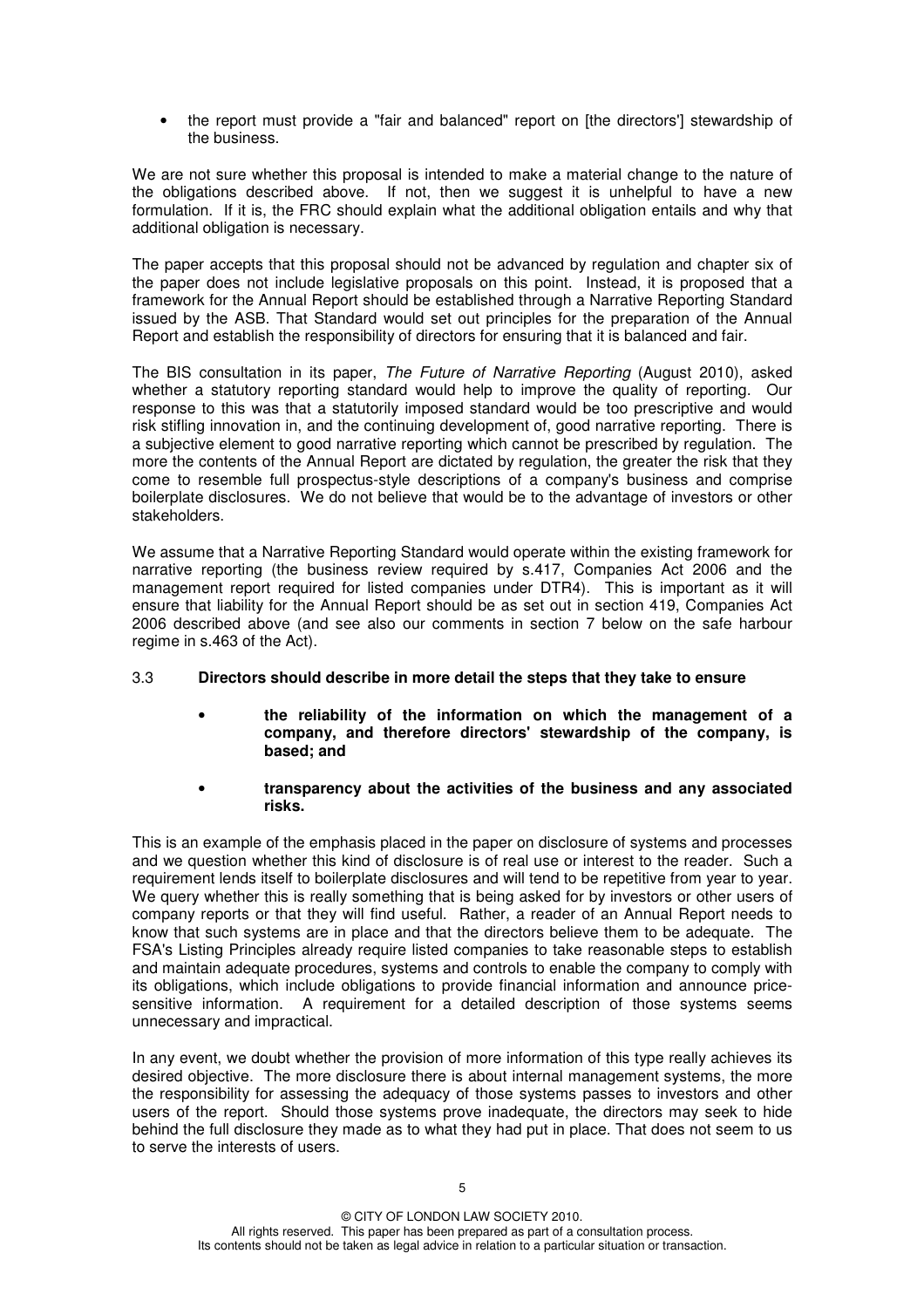Of the specific items to be included in the required disclosure, only "the extent and frequency with which the effectiveness of the [internal reporting] system is tested" would provide useful information to users of the report. We do not understand what is contemplated by disclosure of "the effectiveness of the external assurance arrangements". Does this refer to the testing of the effectiveness of the audit that is suggested as part of the Audit Committee report? If this is a new obligation to express a view on the audit, we wonder what it adds.

If the intention is to improve the standards of the controls companies have in place for reporting relevant information, we think this needs to be done in a different way, for example by guidance as to what the controls should take account of and the sorts of information that should be provided. This might be done by expanding Section C of the UK Corporate Governance Code and by means of the audit committee's terms of reference. In some cases, the systems are satisfactory but are not in practice operated in a satisfactory fashion.

## 3.4 **Companies should take advantage of technological developments to increase the accessibility of the Annual Report and its components.**

We support the adoption of technologies that facilitate easy access to the information in Annual Reports. We understand how technology may allow easier comparison of financial information, but not how it may be applied to narrative reporting.

The paper seems to suggest that shareholders should lose the option to require a printed copy of the Annual Report and Accounts. We are surprised at that, given our understanding that some shareholders prefer to receive a printed copy. The current system allows companies to operate on the basis that shareholders must opt-in to receiving printed copies of the full Report and Accounts (rather than a summary financial statement alone) and that seems to us to represent a reasonable approach. If this proposal is to be taken forward, perhaps some research should be undertaken to identify how many shareholders prefer to receive a printed copy and why.

# 4. **Assuring integrity**

4.1 **The growing strength of audit committees in holding management and auditors to account should be reinforced by greater transparency through fuller reports by Audit Committees explaining, in particular, how they discharged their responsibilities for the integrity of the Annual Report and other aspects of their remit (such as their oversight of the external audit process and appointment of external auditors)**

As an initial point, it is not strictly correct to say that the Audit Committee has responsibility for the integrity of the Annual Report. This is a responsibility shared collectively by the full board and all directors have a potential liability for the Report. It is not helpful to suggest that other directors are relieved of that responsibility. The Audit Committee has a particular responsibility to monitor the integrity of the Annual Report (see the UK Corporate Governance Code, C3.2 and DTR 7.1.3R).

We note that there is currently no overt requirement for a separate report by the Audit Committee, although it is common practice to include one (and section C3 of the UK Corporate Governance Code requires the Annual Report to describe the work of the committee and DTR 7.1.5R requires a statement by a listed company disclosing which body carries out the function of the committee and how it is composed). We think it should be left to companies to decide how to deal with the disclosures required in relation to matters that are within the remit of the Audit Committee. Note also that, as with the Annual Report, these matters remain the responsibility of the full unitary board and the responsibility of all directors should not be diluted by requiring a separate report from the Audit Committee. The Remuneration Report is a responsibility of the whole board although its preparation is generally led by the Remuneration Committee. We suggest a similar approach would be appropriate if it is considered necessary to require a separate report in relation to matters dealt with by the Audit Committee.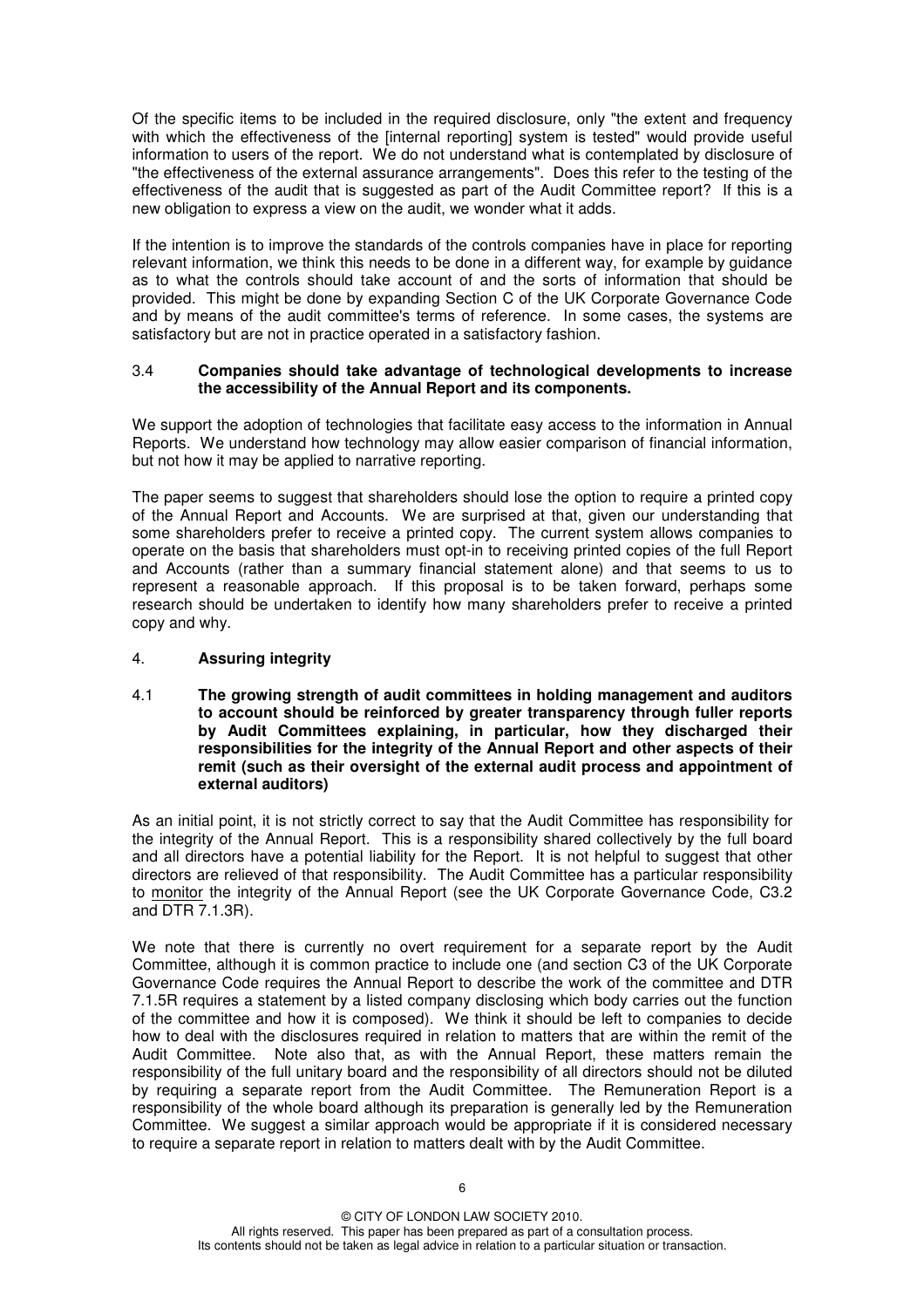Again, this proposal is an example of an emphasis on disclosure of process and not substance and we question its utility. For example, it is suggested that the Audit Committee should report on the steps taken to assess the effectiveness of the audit. Footnote 10 sets out the steps that an Audit Committee should pursue to achieve that end. We envisage that all Audit Committees would recite in their report that they had taken those steps. What value is obtained by the user of the report from that recitation? If it is agreed that Audit Committees should take these steps, it would be more effective to include that as part of the Corporate Governance Code so that it could be dealt with through the usual comply or explain process.

Our comments on the specific matters proposed to be covered in an Audit Committee report are as follows:

- key areas of sensitivity or risk: while we agree that there is value in requiring disclosure of key accounting policies and the key judgments made to implement those policies, those are matters for the whole board and should not be an Audit Committee disclosure;
- matters of material significance not otherwise disclosed: we do not think this is necessary or useful. We have set out above our view on whether it is helpful to impose a new obligation to ensure the Annual Report as a whole is "fair and balanced". If that new obligation is adopted and the auditors raise an issue with the Audit Committee that the directors who are members of the committee consider requires disclosure, they will be under an obligation to ensure that it is so disclosed. There is no necessity, therefore, for a separate disclosure by the Audit Committee.
- effectiveness of the audit: as explained above, we do not believe this would lead to useful additional disclosure;
- non-audit policies: this disclosure is already required (UK Corporate Governance Code, C3.7);
- process for appointment of auditors: as indicated in 5 below, we think this disclosure may be useful;
- dialogue with investors: we do not support this as a requirement as it suggests that discussion of audit issues with selected investors is usual and acceptable. An informal and confidential dialogue may be appropriate in certain instances, but the knowledge that a discussion would be publicly disclosed would inevitably inhibit a free expression of views and so detract from its usefulness.

It is not clear where these requirements might appear or how they would be imposed. There are no legislative changes proposed in chapter six of the paper. To the extent these proposals are pursued, we think they would be better included in the UK Corporate Governance Code, rather than legislation.

We also query how much of what is proposed in the paper in relation to an Audit Committee might also apply to a Risk Committee established by a company to take over some of the responsibilities previously held by the Audit Committee.

# 4.2 **A quality audit of the financial statements**

We have no comment on the proposal for enhanced standards for the reporting by auditors to Audit Committees.

#### 4.3 **Auditors who are independent of their client, acting without fear of dismissal for being challenging**

We have no comment to make under this heading.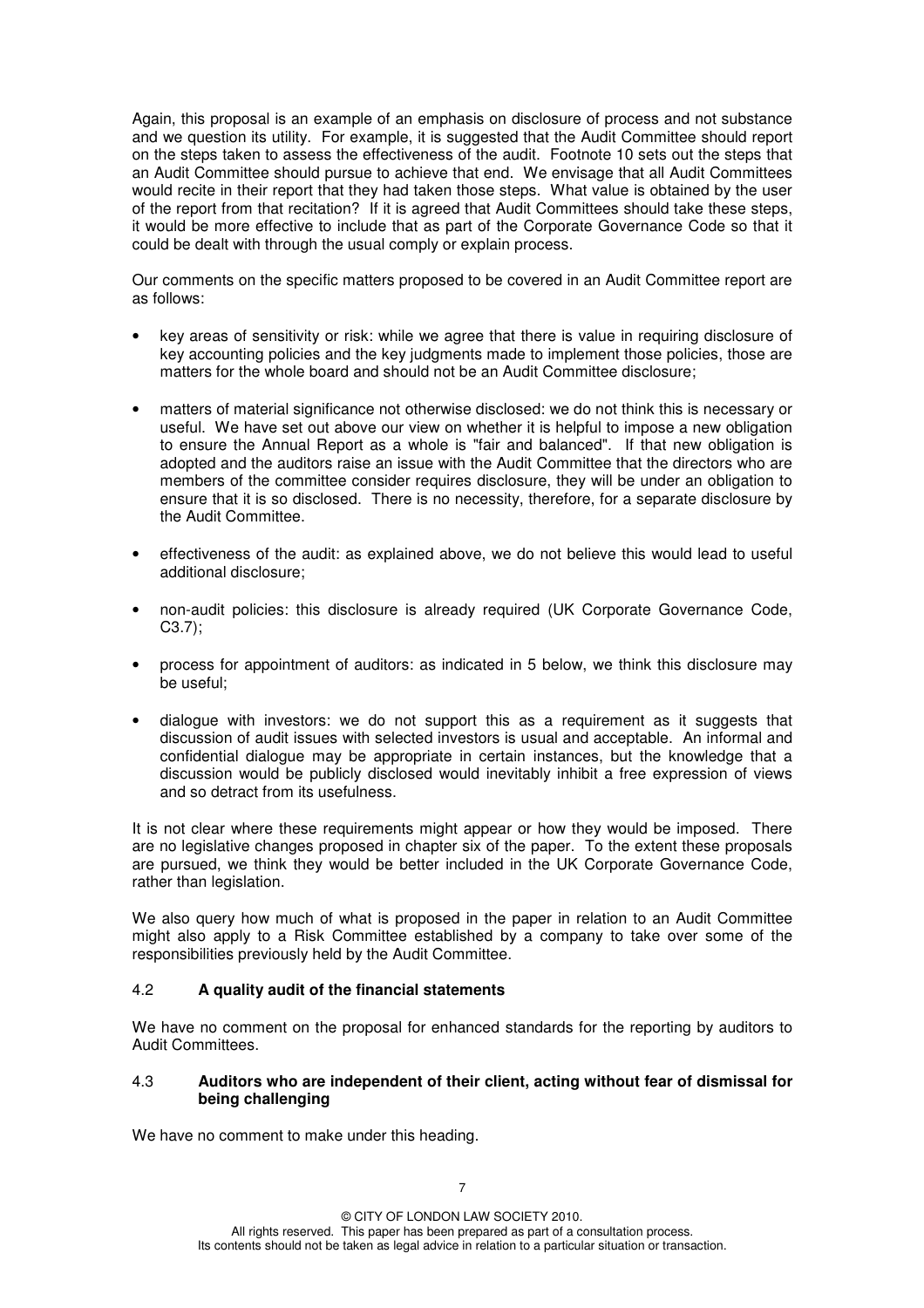# 4.4 **Co-operation between regulators and auditors**

While the enhanced dialogue between financial regulators (Bank of England, FSA) and auditors is justified as a reaction to the financial crisis, it does not necessarily follow that there should be a parallel requirement as regards non-financial companies and other regulators. Any proposal to extend this approach should be justified by identification of the problem that is thought to exist and which it is suggested could be overcome by such a dialogue.

## 5. **There should be greater investor involvement in the process by which auditors are appointed.**

We do not agree. The appointment, re-appointment and removal of the external auditors is the responsibility of the full board, subject to shareholder approval. It is for the Audit Committee to make recommendations to the full board. As the paper notes, it is appropriate for independent non-executive directors who comprise the Audit Committee to oversee the process. If there is a widely held perception that decisions on auditors' appointment and their remuneration are made by "management" or are not sufficiently rigorous, there may be a case for a report to shareholders on the process followed and the reasons for the decision (although we expect such disclosures would end up being formulaic and not very informative).

We do not agree with the suggested alternative of a discussion with "principal shareholders". In our view it is inappropriate to give "principal shareholders" a special status in this way. It may be the case that in some circumstances an Audit Committee may seek the views of certain shareholders, but the Committee should accept responsibility to all shareholders for its recommendation and the formal role of shareholders should be confined to the vote given to them at the company's AGM.

#### 6. **The growing strength of audit committees in holding management and auditors to account should be reinforced through an expanded audit report that –**

- **includes a separate new section on the completeness and reasonableness of the Audit Committee report; and**
- **identifies any matters in the Annual Report that the auditors believe are incorrect or inconsistent with the information contained in the financial statements or obtained in the course of their audit.**

The paper seems to envisage a regime in which the auditors make an enhanced report to the Audit Committee on the factors they have relied on in exercising their professional judgment in the course of the audit and in giving their audit opinion; the Audit Committee then report in the Annual Report on how they have discharged their responsibilities, including their oversight of the audit process; and the auditors conclude by reporting on the completeness and reasonableness of the Audit Committee's report.

We accept that there can be benefits in the auditors reporting on the Audit Committee report, as this will act as a discipline on what the report contains. We are, however, concerned that a requirement for the auditors to state that the Audit Committee report is "complete" will encourage the inclusion of unnecessary detail and so lead to much longer reports. And for there to be any certainty as to what a "complete" Audit Committee report might contain, there will have to be much greater prescription as to its contents. We would expect to comment further on this point if and when any new requirement is formulated.

As a more general point, the test for these requirements must be whether they really add value for an investor or other reader of an Annual Report. Investors are well served by the simple assurance provided by the established audit opinion. In suggesting that the audit opinion is nothing more than a pro-forma statement, the paper has missed the virtue of that simplicity which is that it confirms to shareholders what they expect from an audit.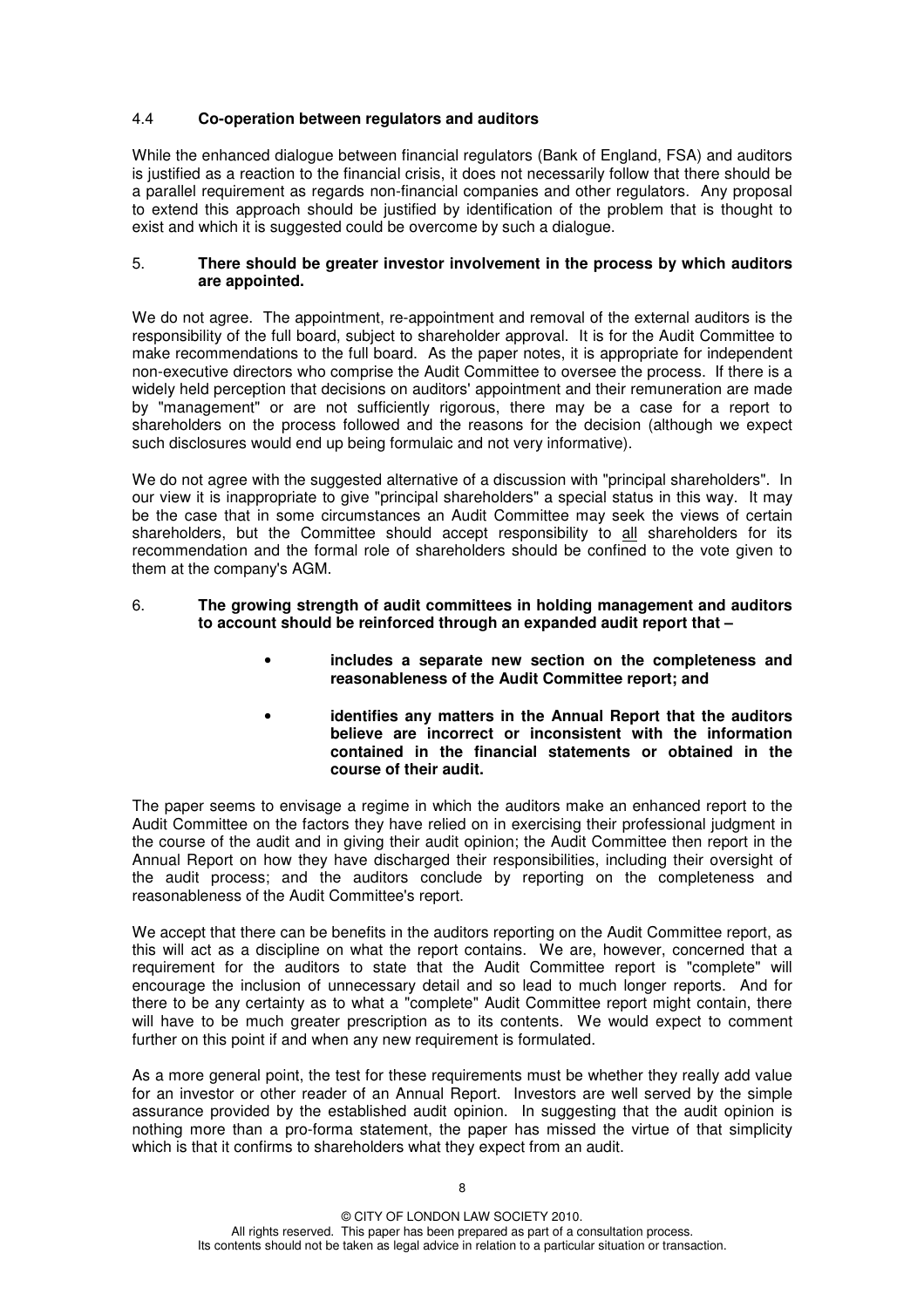The paper also proposes that the auditors should be required to identify any matters in the Annual Report which they believe are "incorrect or inconsistent" with the information in the financial statements or which they obtained during the course of the audit. We query whether this formulation can work. In particular:

- there is no materiality qualification (of the kind implicit in the "true and fair" opinion). Is that practical? What additional costs will be required for such an opinion to be given?
- "incorrect" is the wrong test for forward looking statements, for which one would expect a "reasonableness" standard. But we would strongly resist any requirement that auditors should give an opinion of that kind.

We note that the existing Companies Act requirement is for the auditors to give an opinion that information in the Directors' Report is consistent with the financial statements and we do not believe that there is a need for that obligation to be expanded.

The recent trend has been to adopt rules that facilitate open and transparent narrative reporting. Introducing an onerous audit requirement will significantly reverse that trend. It would inevitably have a "chilling" effect and lead to reports that are more defensive and less useful to users.

## 7. **Safe harbour**

We welcome the recognition on page 18 of the paper that directors should enjoy a safe harbour in respect of forward looking statements. However, in our view, no change is required as the liability regime effectively already provides such a safe harbour. Section 463, Companies Act 2006 provides that a director is only liable to the company for any loss it suffers as a result of any untrue or misleading statement in -

- the Directors' Report,
- the Remuneration Report or
- material derived from those reports in summary financial statements,

or because of the omission of anything required to be included in such reports, if the director knew the statement to be untrue or misleading or was reckless as to whether it was untrue or misleading, or if he knew the omission was a dishonest concealment of a material fact.

While directors may be liable to the company for such knowledge or recklessness, the section excludes liability to any other party, including shareholders, resulting from reliance on information contained in such reports.

Companies can (and many do) make sure that all of their narrative reporting is brought within the Directors Report and therefore benefits from this safe harbour. If it is thought desirable to extend the safe harbour to cover information wherever it may be included in the Annual Report (for example, the Chairman's statement), regardless of whether it may be deemed to be part of the Directors' Report, we would support that change.

Note also that s.90A and Schedule 10A, Financial Services and Markets Act 2000, referred to in section 3.2 above, provide a similar safe harbour in respect of all information published via a Regulated Information Service.

#### 8. **The FRC's responsibilities should be developed to enable it to support and oversee the effective implementation of its proposals.**

We accept that, to the extent these proposals go ahead, the responsibilities of the FRRP and the AIU should be extended as described.